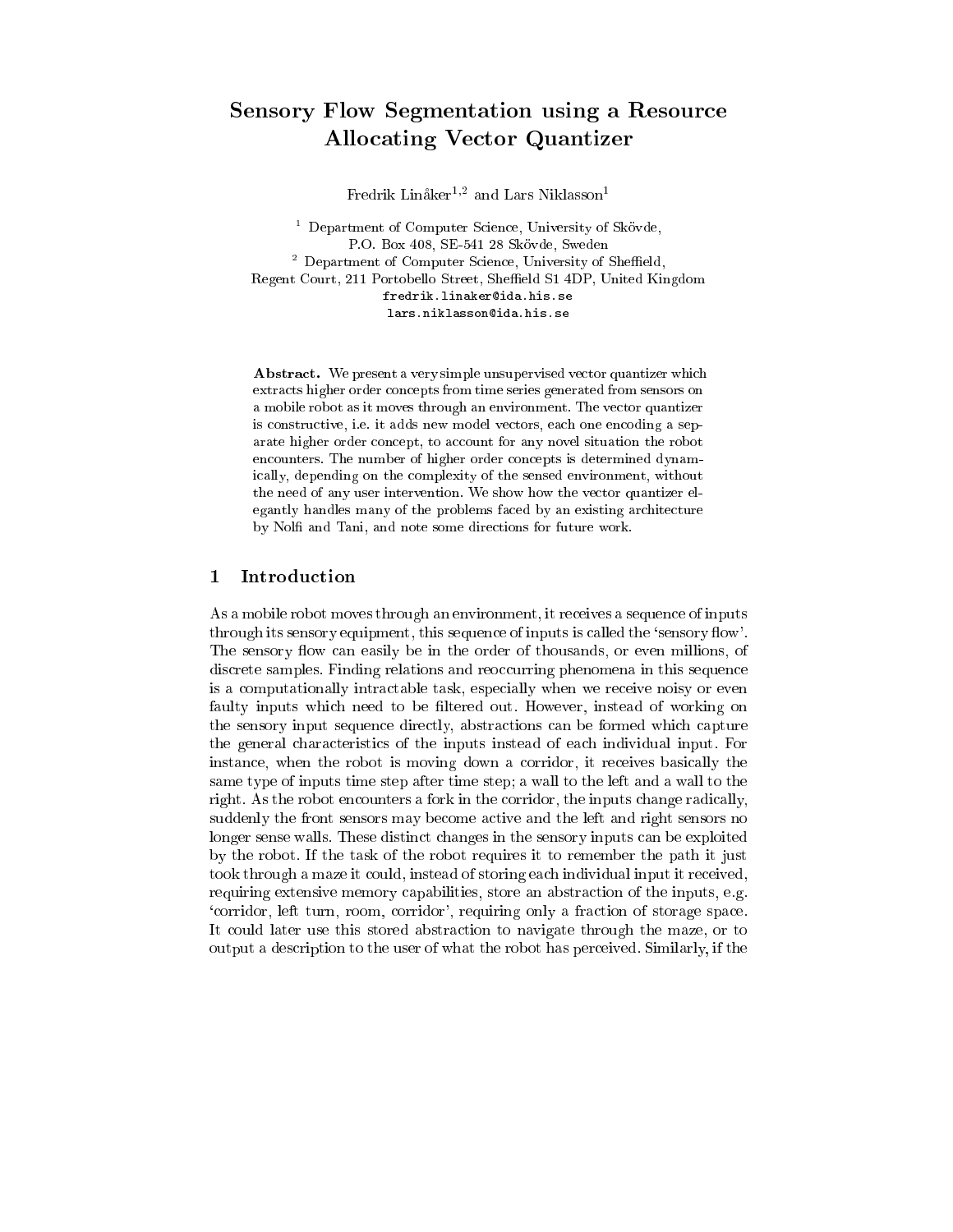task involves finding relations between events that are far apart in time, an errorsignal will vanish as it passes through thousands and thousands of intermediate sequence elements, making it practically impossible to find such relations. This problem be
omes more manageable if the input sequen
e is segmented into a sequence of higher order concepts, each represented by a unique symbol. Finding relations between these symbols is a much more viable task than working directly on the input sequen
e.

The task of finding reoccurring sub-sequences is however a quite complex task if there are no clearly defined boundaries in the input sequence. However, the sequen
e used in this paper has easily identiable and stable regions with fairly sharp transition borders, similar to the sequence shown in Figure 1. It is generated from the sensors of a mobile wall-following Khepera robot, whi
h moves through a simulated environment.



Fig. 1. The input signal  $x(t)$  from a distance sensor on a wall-following mobile robot jumps between regions of fixed signal mean with added noise; the task is to find the different signal levels and to detect the transitions between them. Labelling each segment with a symbol, the entire sequence can be stored (with some loss of information) using just seven symbols instead of hundreds, or even thousands, of distin
t input values. The length of each sub-sequence is however lost during the mapping

Nolfi and Tani [7,9] conducted experiments using a similar wall-following robot and segmented the sensory flow using a hierarchical neural network architecture consisting of several prediction and segmentation networks. While their system managed to extract higher order concepts from the sensory flow, such as 'walls', 'corners' and 'corridors', it had problems finding sub-sequences which did not occur very often, yet were quite distinct. Furthermore, they needed to manually specify exactly how many higher order concepts the system should split the sequence into instead of letting the system decide this on its own, depending on the omplexity of the sequen
e.

In the following, a simple constructive vector quantizer which solves these problems efficiently is designed. It finds an 'appropriate' segmentation using just a single presentation of the input sequence, unlike Nolfi and Tani's methods whi
h require repeated presentations of the input sequen
e. Higher order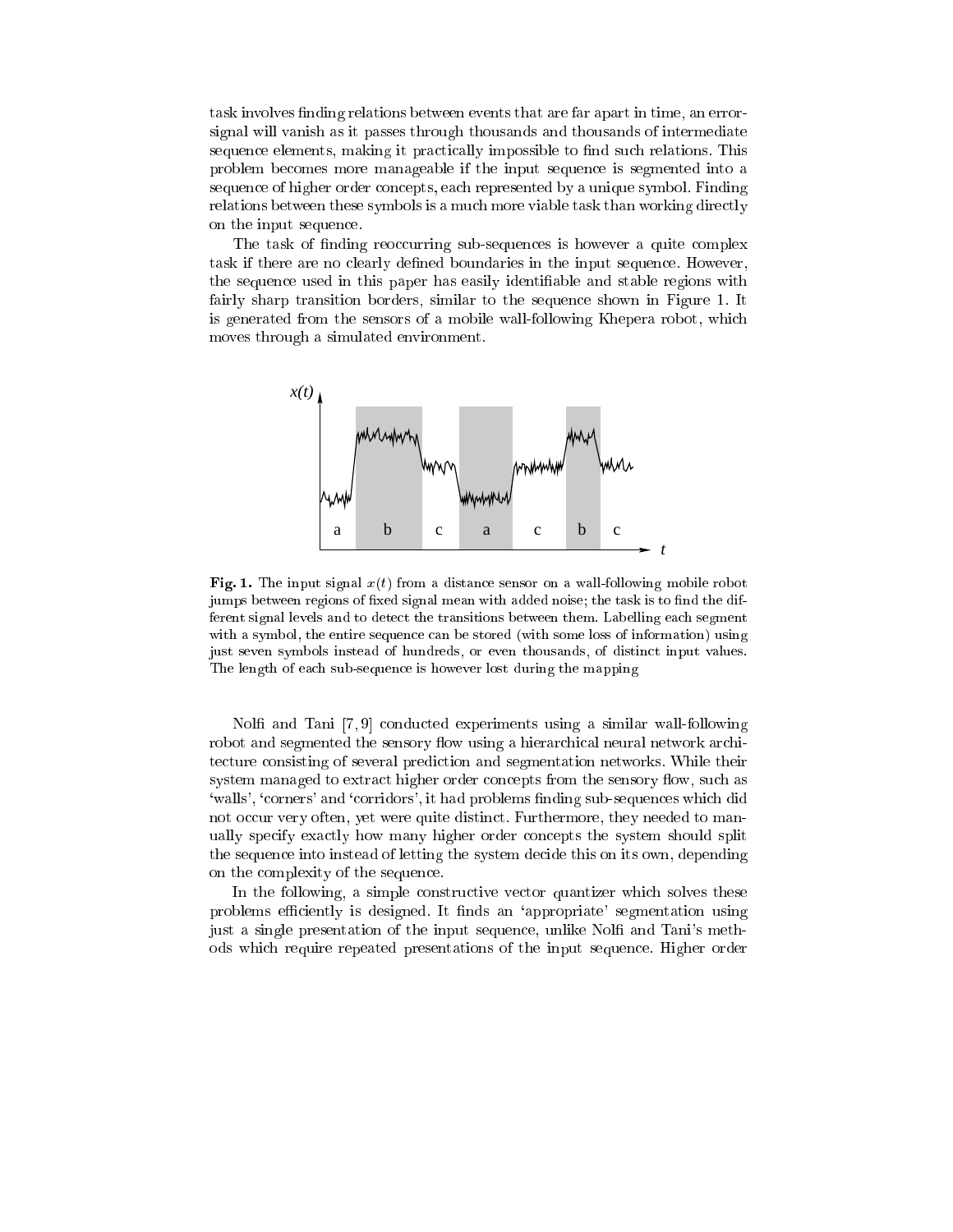concepts which do not occur very frequently, but are distinct, are successfully extra
ted by the system. Furthermore, the system determines the number of higher order concepts automatically, based on the sequence characteristics.

In section 2, Nolfi and Tani's original experiments are summarized, and a number of problems with their system are highlighted. In section 3, we describe the resource allocating vector quantizer, which solves these problems. It is defined mathematically and results of the experiments conducted with this architecture are presented. Finally, in section 4, the main advantages of the new approach are summarized.

### 2 Existing Methods

In experiments carried out by Nolfi and Tani  $[7, 9]$ , different neural network ar
hite
tures were investigated whi
h segmented sensory input sequen
es from mobile robots. In the former paper  $[9]$ , they designed a modular system of gated experts, where each module represented a sub-sequence. In the latter paper [7] they presented an altered architecture which involved a simpler, yet still quite complex, hierarchical architecture which is described below.

#### 2.1 Architecture

The hierarchical architecture Nolfi and Tani [7] used consisted of a first level input prediction network, a segmentation network, and a second level sub-sequence predi
tion network.

The first level prediction network was a recurrent network with 10 input units (encoding the 8 sensor values and 2 motor values at time  $t$ ), 3 hidden units, and 8 output units (encoding the expected 8 sensor values at time  $t + 1$ ). The a
tivation of the hidden units at the previous time step was fed into 3 additional input units the succeeding time step, providing a memory of previous events which could help in predicting the next inputs.

The activation of the hidden units of the first level prediction network constituted the input to the segmentation network, whi
h thus had 3 input units. These input units were connected to a pre-defined number of 'winner take all' output units which each represented a different higher order concept. Nolfi and Tani used 3 su
h output units. They argued that a segmentation based on the hidden unit activation of a prediction network, instead of using the input sequence directly, allowed enhancement of less frequent sub-sequences.

The segmentation network was updated in an unsupervised manner, similar to a Self-Organizing Map  $[4]$  with neighbourhood range set to zero (i.e. no neighbours were updated). There was also a second level prediction network which tried to find regularities in the sequence of extracted higher order concepts. This particular aspect is however not relevant here, but the reader is encouraged to read the original paper for more details about this.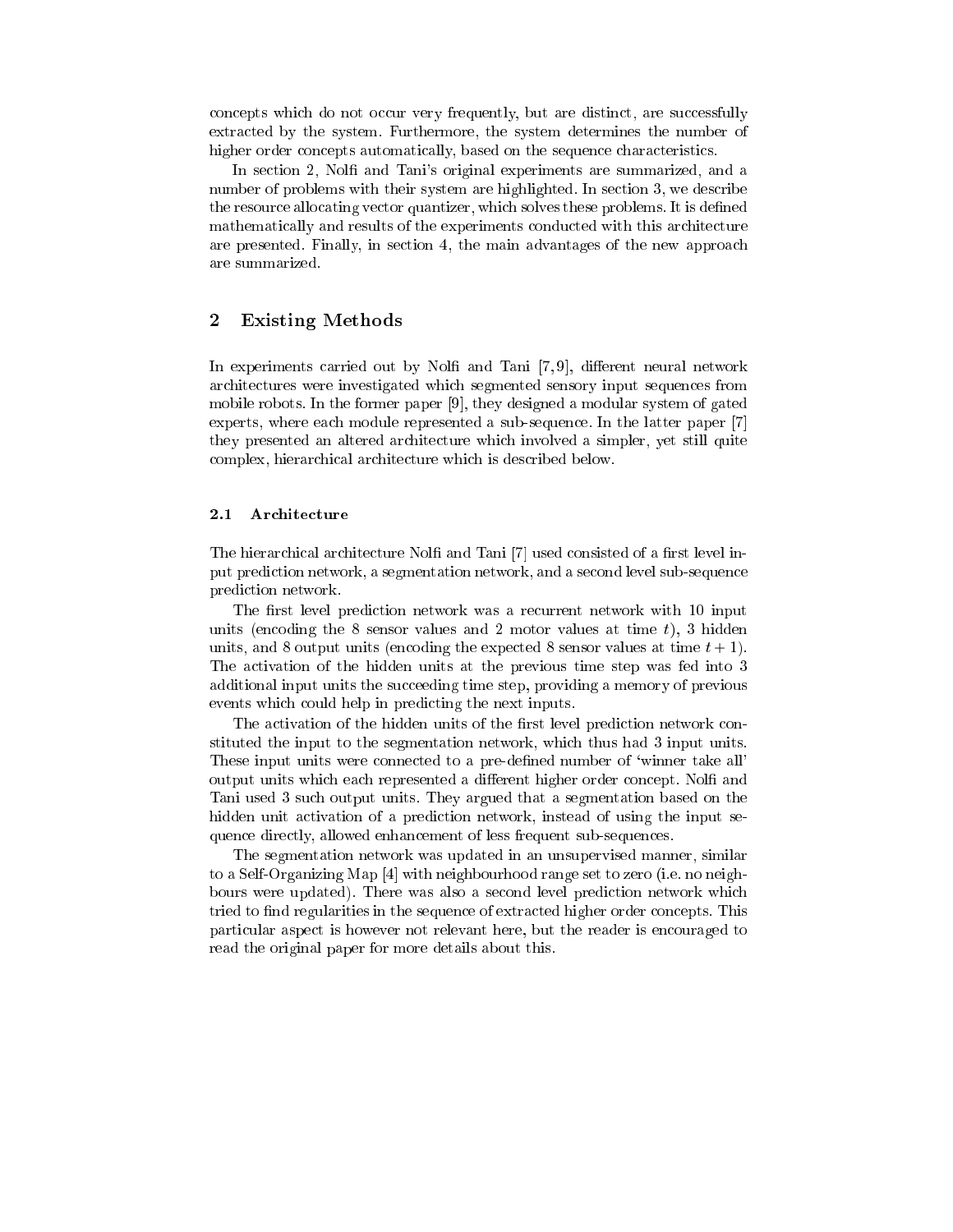#### 2.2 Experiments

The environment consisted of two simulated rooms of different sizes, connected together by a short orridor. The robot, a simulated Khepera robot, was ontrolled by a fixed wall-following behaviour which was not affected by the prediction and segmentation networks. The networks merely were idle observers, trying to find regularities in the sequence of inputs. Nolfi and Tani's experiments are here replicated, using Olivier Michel's publicly available Khepera Simulator [5], and the resulting segmentation is depi
ted in Figure 2.



Fig. 2. The simulated environment and the segmentation acquired using the Nolfi and Tani approach. Each unit in the segmentation network has been assigned a different shade; the shade of the winning unit at each time step is shown. The simulated Khepera robot is shown to the right; it has eight distan
e sensors and two motors, distan
e sensor values are in the range  $[0,1023]$  and motor values are in the range  $[-10,10]$ 

As noted by Nolfi and Tani, the extracted sub-sequences can be described as 'walls' (light gray), 'corridors' (gray) and 'corners' (black).

#### 2.3 Problems

The architecture used in Nolfi and Tani's experiments required many repeated presentations of the same input sequence (Nolfi and Tani used over 300 laps in the environment) in order to extract the sub-sequences, which made it computationally intractable to repeat the experiments with different parameter sets. This is a problem since they had many user-specified parameters which all influenced the outcome of the segmentation, e.g. number of hidden units in the prediction nets, choice of learning rates, weight initialization, decay value, etc., the choice of which could lead to very different segmentations.

Moreover, the training had to be split into different phases, one for training the first level prediction network, another for training the segmentation network. The duration of these phases also needed to be decided by the user.

Further, the system ould not dete
t situations whi
h had low density, i.e. that did not occur very often or sustain for a long period of time, for example very short corridors. Even more severe, the system could suffer from catastrophic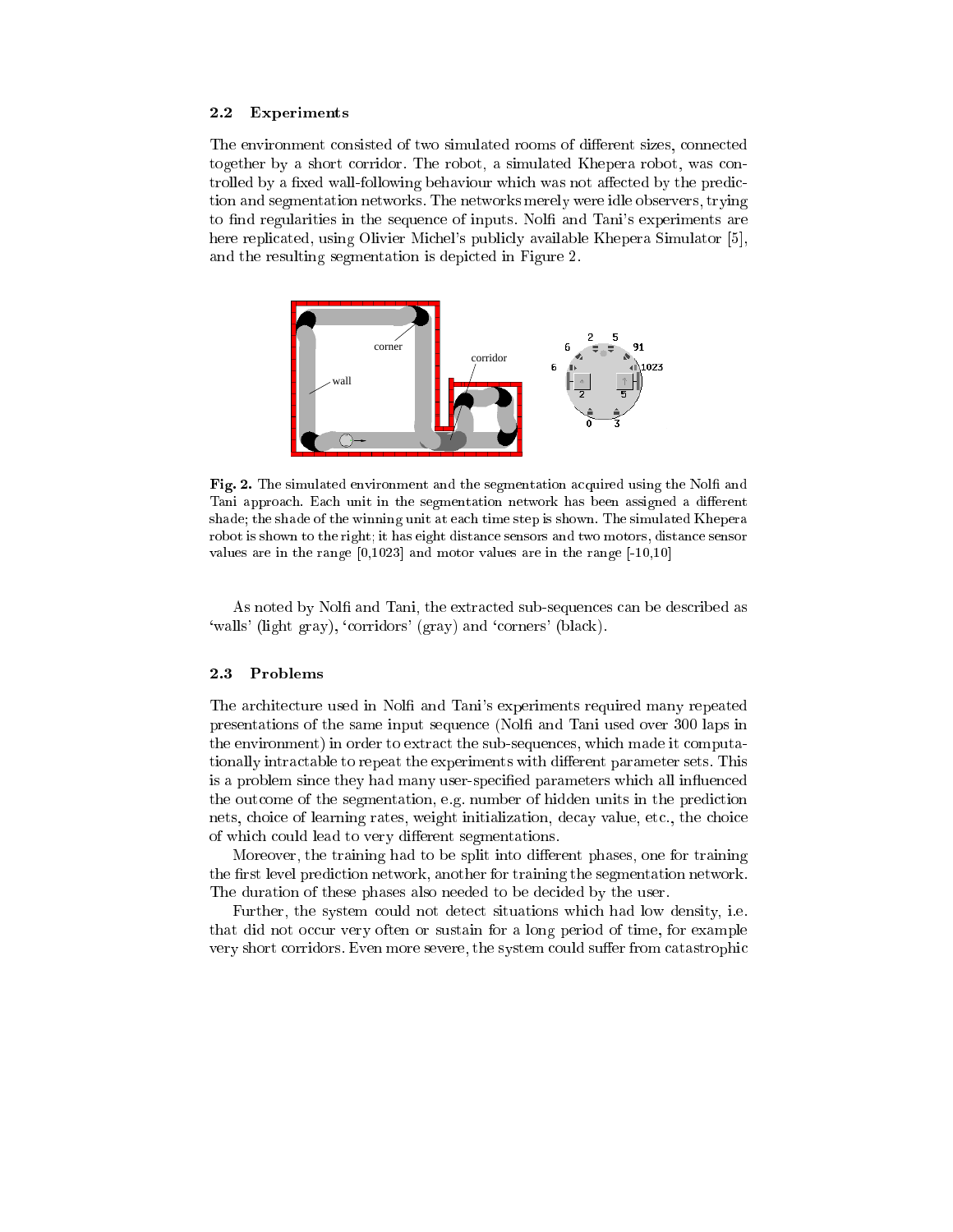forgetting if new situations arose which lead to a reallocation of the hidden activation space or the first layer prediction network. Thus making the existing segmentation layer weights inappropriate or even invalid.

Finally, the user was for
ed to manually spe
ify the number of ategories which should be extracted, instead of letting the system determine this on its own as the robot negotiated the world.

The system suggested in the following, deals with all of the above identied problems. It has the ability to segment the input sequen
e using a single presentation, without having to split the training into different phases. It also operates directly on the input sequence, avoiding the risk of catastrophic forgetting. Finally, the system determines the number of higher order concepts automatically depending on the omplexity of the input sequen
e. It is also able to handle situations where new concepts are introduced dynamically.

#### 3 The Resource Allocating Vector Quantizer

The resource allocating vector quantizer (RAVQ) represents higher order conepts using model ve
tors. Additional model ve
tors are allo
ated dynami
ally when new and stable situations are encountered.

#### 3.1 Related Work

The process of using model vectors to represent categories has been successfully employed in a number of different architectures, e.g. in Kohonen's Learning Vector Quantization and Self-Organizing Maps [4]. Such networks however rely on a fixed number of model vectors. Careful analysis of the complexity of the input signal has to be performed by the user in order to specify an appropriate number of units. Using too few units will for
e the system to disregard some of the possible ategories, while too many may reate unwanted, or spurious, ategories.

This problem has been alleviated through the development of constructive systems, e.g. systems by Platt  $[8]$ , Fritzke  $[3]$ , Chan and Vetterli  $[2]$ , i.e. systems which are able to allocate further resources whenever deemed necessary. While a variety of such systems are employed today, the family of adaptive resonance theory  $(ART)$  networks by Carpenter and Grossberg  $[1]$  are most relevant to the design of the RAVQ.

The ART networks classify inputs into categories, where each category has its own prototype. The prototype depicts the typical input pattern which is associated with the category. When new input patterns are encountered which do not closely match any of the existing categories, further categories might be reated. This orresponds to the allo
ation of an additional output unit and a orresponding prototype. The new prototype is initialized to mat
h the present, unfamiliar, input pattern. The ART networks do however have problems oping with noisy input patterns whi
h an result in the in
orporation of spurious categories ([6] page 138). Many such noisy inputs can however be filtered using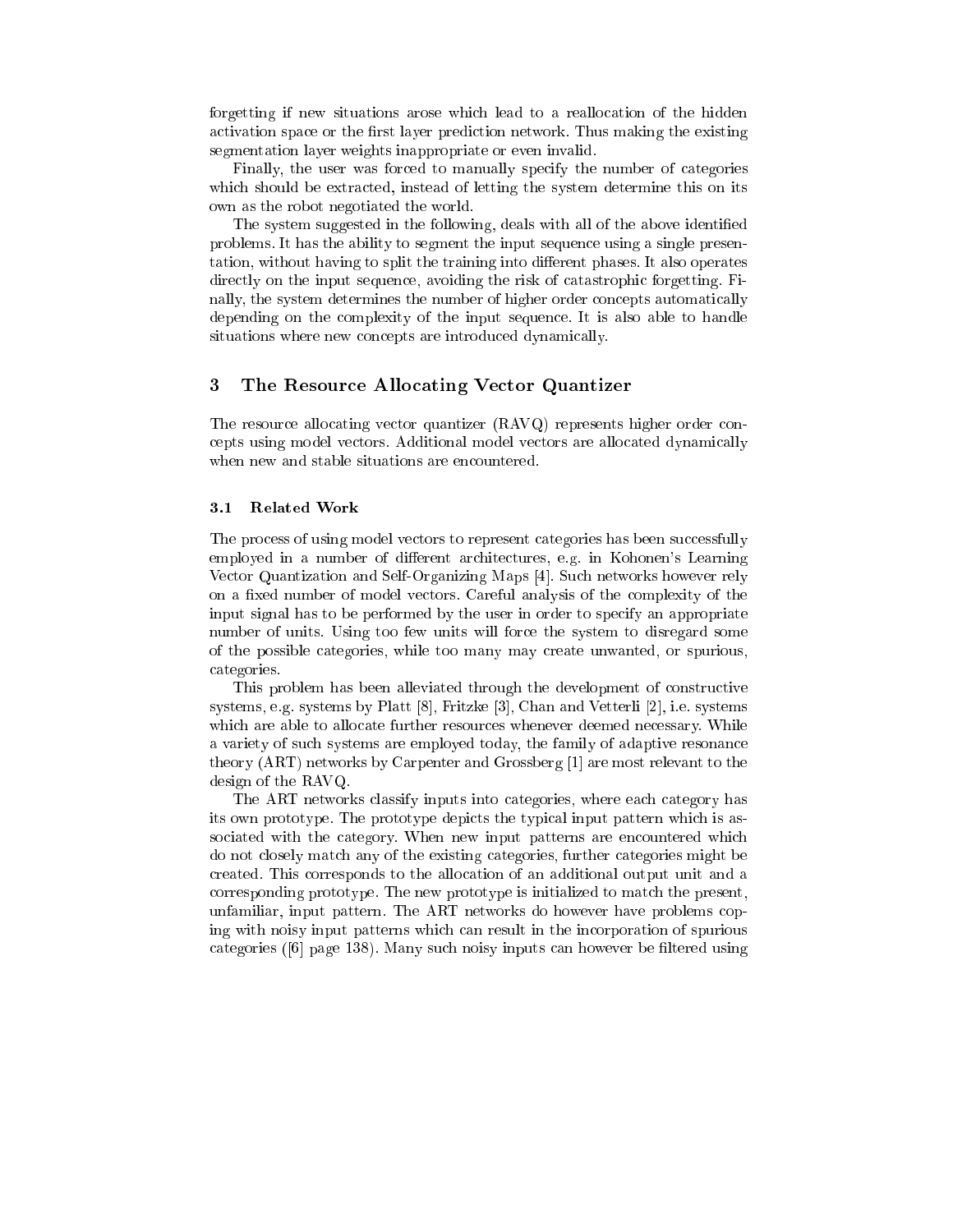a simple method employed by the RAVQ, whi
h stores a number of previous inputs to provide a context for the current input pattern.

#### 3.2 Theory

The RAVQ is specifically constructed for sequentially ordered inputs where each model vector comes to represent a different sub-sequence. The model vectors can be viewed as *points* in the input space, not as sequences or paths. This implies that only sub-sequen
es with stable signal values an be represented accurately using such a model vector. This means that the RAVQ is limited to input sequences where the signal mean basically remains fixed for a period of time with some occasional transition to a new signal mean. As is shown here, this is adequate for the segmentation of a sequen
e generated from the sensors of a mobile Khepera robot.

The RAVQ has only three user specified parameters: a window size  $n$ , a mismatch reduction requirement  $\delta$ , and a stability criterion  $\epsilon$ . The system forms a set of model vectors which are placed approximately in the centre signal-value of the sub-sequen
e it is meant to represent. Initially empty, the set of model vectors is increased as soon as novel, stable, situations are encountered. This is done as follows:

A moving average of the last  $n$  inputs is calculated in order to filter out noise in the input signal. This moving average is in
orporated as a new model vector (we denote the moving average as a 'model vector' as soon as it has been in
orporated) if it hara
terizes a stable mismat
h redu
ing situation, i.e. it meets both the mismat
h redu
tion riterion and the stability riterion:

- $-$  the reduction criterion is that the moving average alone should account for the inputs better than the existing model vectors do, reducing the mismatch at least by  $\delta$ ,
- $-$  the stability criterion is that the deviation between the inputs and the moving average should stay below a certain threshold  $\epsilon$ , otherwise the situation is not hara
terized as being stable (the robot may be swit
hing between existing model vectors or experiencing a temporary sensor fluctuation).

Each of the above criteria is not sufficient on its own, as only having a reduction criterion can lead to the incorporation of model vectors for erratic inputs  $(i.e.$  suffering from the same problems as the ART networks). Only having a stability criterion, on the other hand, can lead to the incorporation of new model vectors which are virtually identical to already incorporated model vectors.

#### 3.3 Definition

The key part of the RAVQ is an input buffer of size n. At each time step this buffer stores the last n input vectors  $x(t) \in X$ . In the first n time steps  $(t =$  $0, \ldots, n-1$ , inputs are simply recorded into the buffer and the RAVQ is not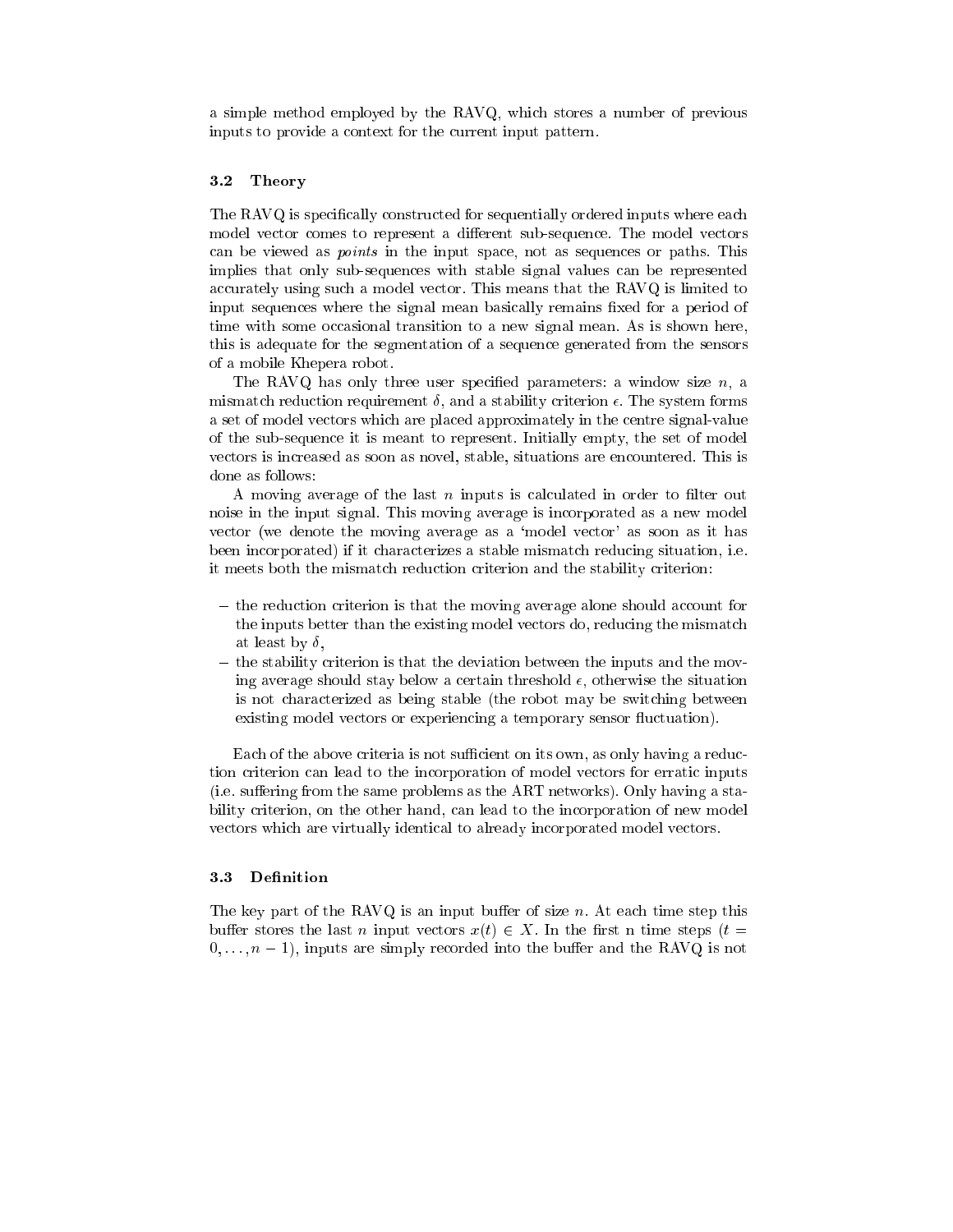activated until time step  $t = n - 1$ , when the input buffer has been filled. At this time, the set  $M(t)$  of model vectors m, is initialized to the empty set:

$$
M(n-1) = \emptyset , \t\t(1)
$$

and at each successive time step t, the finite moving average  $\overline{x}(t)$  is calculated:

$$
\overline{x}(t) = \frac{1}{n} \sum_{i=0}^{n-1} x(t-i) .
$$
 (2)

We define a distance metric  $d(V, X)$  which specifies the mean of the shortest distances between a set of (model / moving average) vectors  $v_i \in V$  and a set of input vectors  $x_i \in X$ , i.e. the average error for the inputs given a set of vectors:

$$
d(V, X) = \frac{1}{|X|} \sum_{i=1}^{|X|} \min_{1 \le j \le |V|} \{ ||x_i - v_j|| \}; x_i \in X, v_j \in V \quad , \tag{3}
$$

where ||.|| denotes the Euclidean distance. That is, it returns the best match between the model vectors and each given input vector. This distance metric can be used to calculate the mean distance  $d_{\overline{x}(t)}$  from each of the last *n* inputs to the moving average  $\overline{x}(t)$ :

$$
d_{\overline{x}(t)} = d(\{\overline{x}(t)\}, \{x(t), \ldots, x(t - n + 1)\}) , \qquad (4)
$$

The same distance metric is used to calculate the distance  $d_{M(t)}$  between each of the last *n* inputs and the best matching model vector at each time step:

$$
d_{M(t)} = \begin{cases} d(M(t), \{x(t), \dots, x(t-n+1)\}) & |M(t)| > 0\\ \epsilon + \delta & \text{otherwise} \end{cases}
$$
(5)

If there are no model vectors in  $M(t)$ , i.e. the RAVQ has just started, the distance  $d_{M(t)}$  is set to be sufficient for incorporation of this moving average into the set of model vectors. For the moving average to be incorporated as a model vector, the mean distance between the last  $n$  inputs and the moving average  $\overline{x}(t)$  must stay below the threshold  $\epsilon$ , i.e. it must constitute a stable input location, and the improvement which is possible through an incorporation of the urrent moving average into the set of model ve
tors must ex
eed the minimum improvement requirement  $\delta$ :

$$
M(t+1) = \begin{cases} M(t) \cup \overline{x}(t) & d_{\overline{x}(t)} \le \min(\epsilon, d_{M(t)} - \delta) \\ M(t) & \text{otherwise} \end{cases}
$$
(6)

The higher order concept the system is in at time  $t$ , is indicated by the selection of the best matching model vector  $win(t)$  in relation to the moving average  $\overline{x}(t)$  at that time step:

$$
win(t) = \arg \min_{1 \le j \le |M(t)|} \{ ||\overline{x}(t) - m_j|| \}; m_j \in M(t) . \tag{7}
$$

That is,  $win(t)$  specifies the index of the best matching model vector at time step t.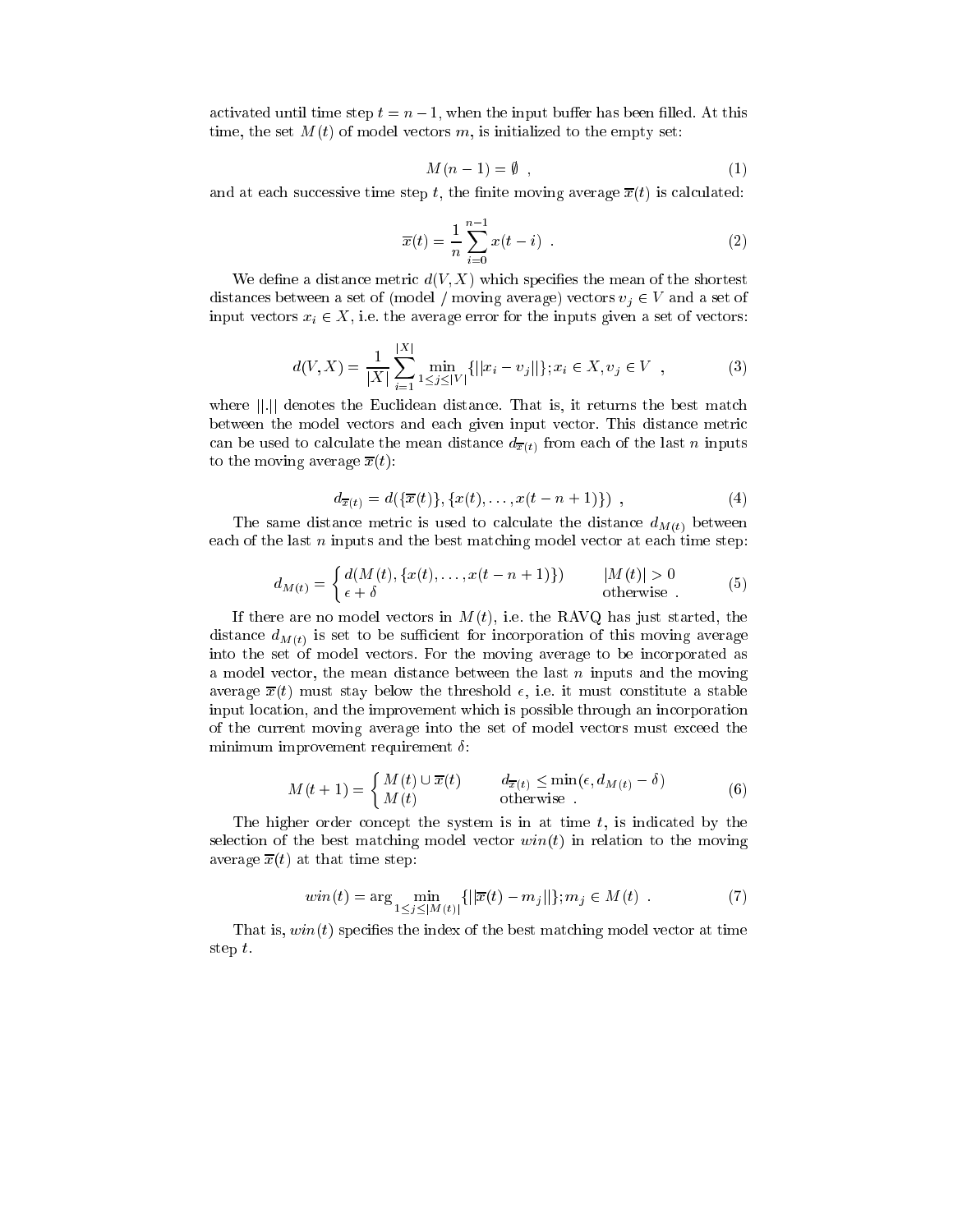#### 3.4 Experiments

Replicating the segmentation part of the Nolfi and Tani [7] experiments, but in Olivier Michel's publicly available Khepera Simulator [5], and this time using the RAVQ, the same segmentation was achieved in only a fraction of the time (Figure 3). The system operates dire
tly on the input sequen
e. The input ve
tor to the RAVQ had 10 elements, 8 distan
e sensor values and 2 motor values, all normalized to the range [0.0,1.0]. The parameters used were  $n = 10$ ,  $\delta = 0.9$  and  $\epsilon = 0.2$ .



Fig. 3. The resulting segmentation directly from the first lap (about 1,900 time steps) in the environment. There is a slight delay of  $n$  inputs before the first corridor and corner segments are detected. The winning model vector  $win(t)$  at each time step is indicated using different shades

The system is also capable of instantaneous learning of new, previously unencountered, situations at any time of the simulation since there is no decaying learning rate or similar parameter whi
h would make su
h learning harder at later points in the simulation. For instance, if a turning corridor is added (something which was not present in Nolfi and Tani's original experiments) the RAVQ first tries to handle the situation using the existing model vectors; the best match is the 'corner' model vector. But this model vector does not exactly match the situation sin
e there now is a wall on the left side, the RAVQ swiftly adds a new model vector for 'turning corridor' (Figure 4a), and the next time this situation occurs, this model vector is used accordingly (Figure 4b). (There is no sensor pointing ba
k to the sides, this is why the system produ
es a `wall' segment just before the 'corridor' / 'turning corridor' since the inputs depict a wall to the right but nothing to the left.)

The architecture used by Nolfi and Tani [7] is incapable of detecting new situations, there is no me
hanism for adding more units, representing sub-sequen
es, when such units are needed. Further, starting out with 'extra' units would not help either since they would soon be allocated to better cover the more dense input regions, and would subsequently be hard to reallo
ate to handle new situations instead.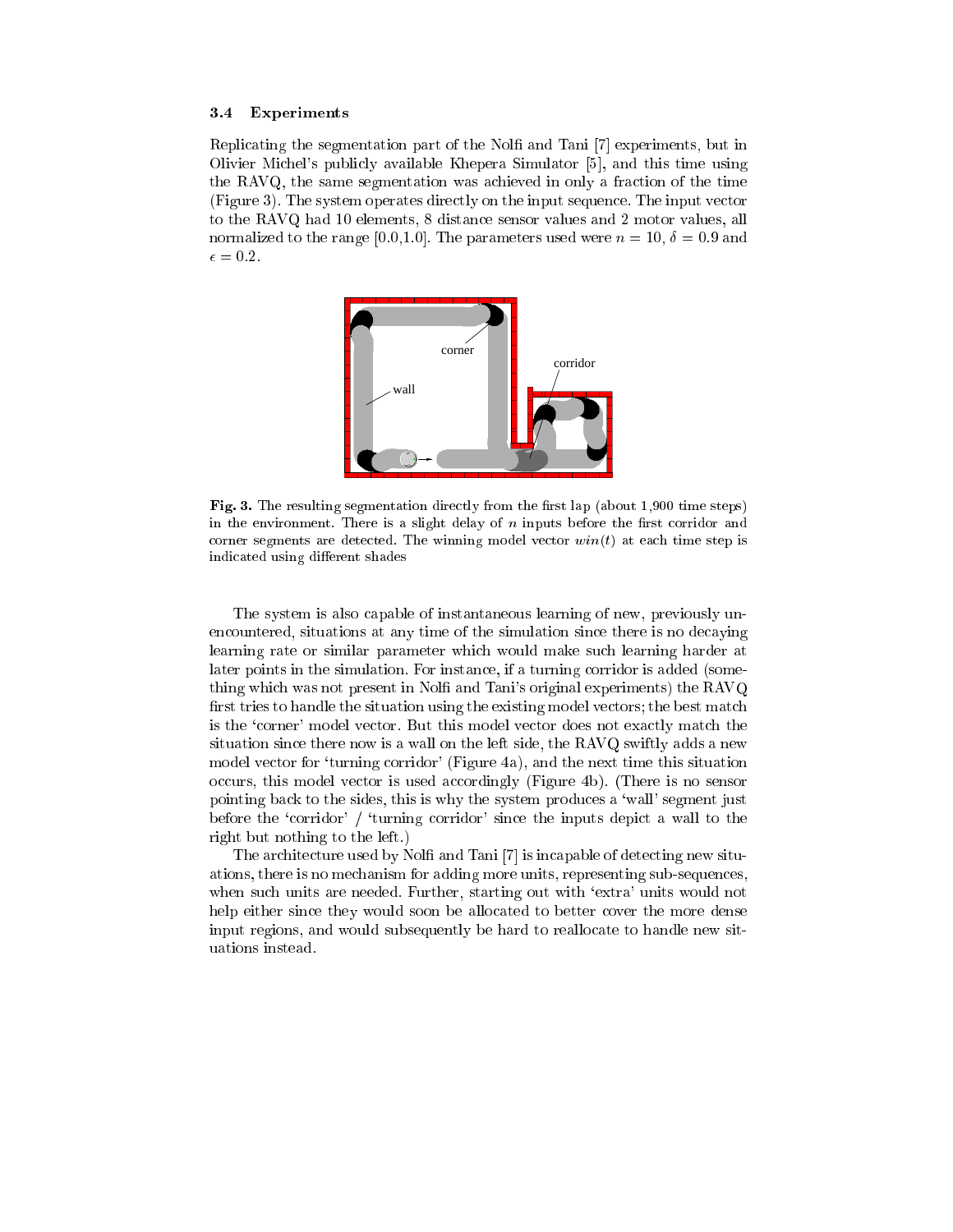

Fig. 4. A new model vector is incorporated as soon as a new situation is detected, for instance a corridor which turns (a). The uptake region of the new model vector steals space from the existing model vectors; the 'corner' model vector is no longer activated the next time this particular situation is encountered (b)

We have described a resource allocating vector quantizer (RAVQ) which is capable of single presentation segmentation of the sensory flow of a mobile robot. Compared to the earlier models of Nolfi and Tani [7], the RAVQ approach for segmentation is onsiderably simpler, requiring no division of the training into separate phases, and with just three user specified parameters: a window size n, a mismatch reduction requirement  $\delta$  and a stability criterion  $\epsilon$ . The RAVQ elegantly handles low density inputs; not basing the placement of model vectors according to input frequency but novelty and stability. Further, and more importantly, the RAVQ dynamically determines the appropriate number of categories to use, without the need for any user intervention, and finally, since the RAVQ works directly on the input sequence, there is no risk of catastrophic forgetting due to a reallo
ation of the hidden spa
e whi
h ould be very damaging in previously used methods for this task.

The RAVQ is limited to sequences where the signal mean basically remains fixed for a period of time with some occasional transition to a new signal mean. The ause of this limitation is that ea
h higher order on
ept is represented using a single model ve
tor, pla
ed dire
tly in input spa
e. If instead regions or paths ould be identied in the input spa
e, and represented using model ve
tors, sequences of inputs could form higher order concepts. This could, for instance, orrespond to situations where a mobile robot travels through a broadening orridor or moves diagonally through a room. Future extensions should also involve the incorporation of adaptation of the model vectors to better account for the higher order concepts which they represent. This could be performed using a learning rule similar to that employed in Self-Organizing Maps [4].

The extracted sequence of higher order concepts can be viewed as an abstract representation of the environment, reated through the eyes of the robot. The granularity of the segmentation can be controlled indirectly through the mismatch reduction and the stability criteria. As different levels of segmentations may be needed for different tasks, a series of robot tasks should be designed, testing how useful the higher order concepts actually are in tackling memory